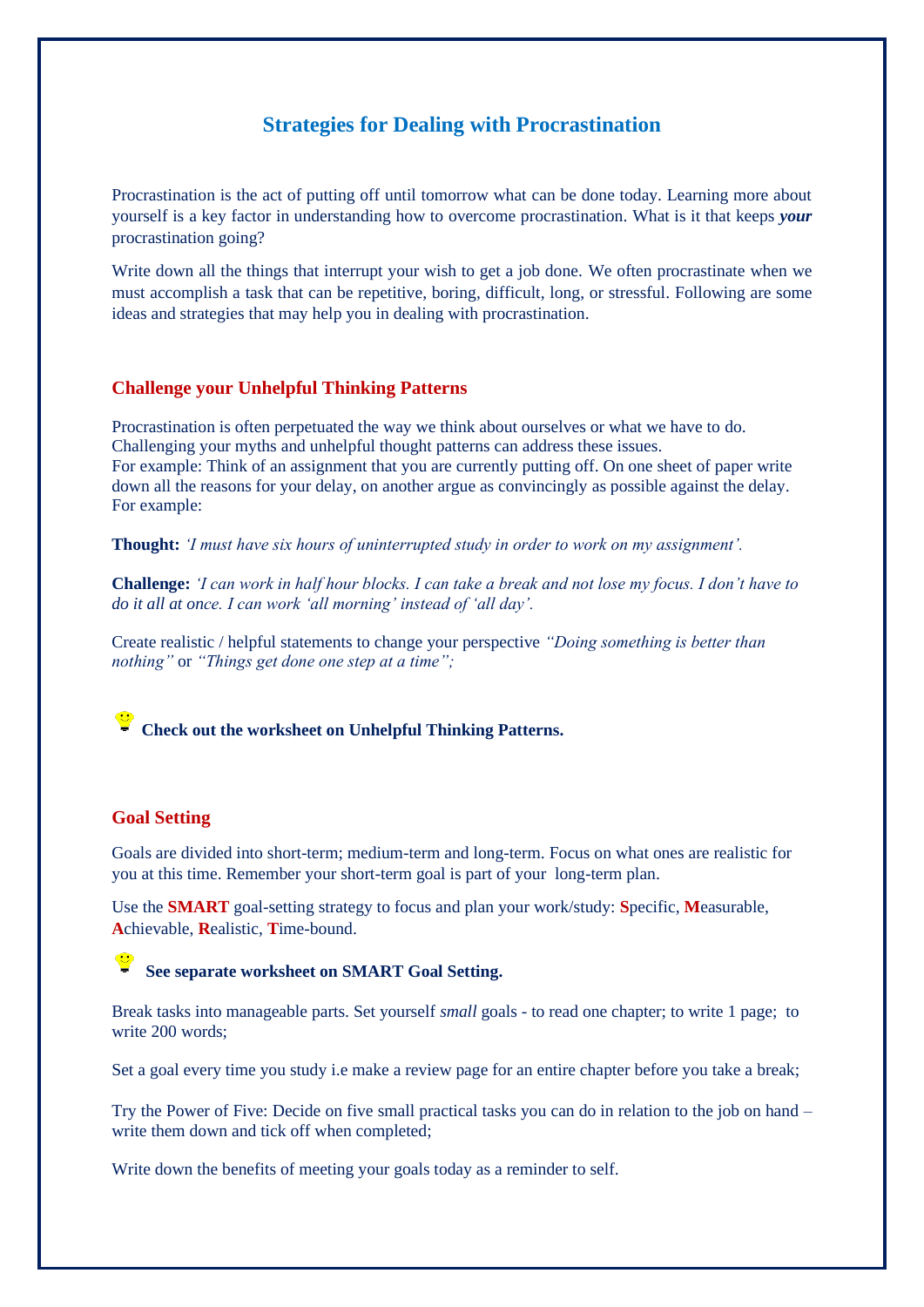### **Time Management**

Develop a realistic view of time;

Procrastination comes from overestimating the time you *have* to accomplish a task or underestimating the time you *need* to complete a task;

Create a study time and space;

Organize your work environment;

Have a daily schedule and write down the tasks needing to get done today;

Prioritise your To Do List: Pick the top two priorities to focus on first;

Use the Pomodoro Technique to plan a focused study period. Work for 25 minutes, take a 10-minute break and then do another 25 minutes work. Four 'pomodoras' result in 1 hour of focused work;

## **Pomodoro Technique**

[App](about:blank)ly the 10-minute rule when feeling really stuck. 'I will do 10 mins work';

[Star](about:blank)t working 30 seconds after you sit down.

### **[Mo](about:blank)tivation**

Motivation is your ability to find the energy to achieve a chosen goal. **Intrinsic Motivation** is the desire to do something for the sake of doing it - comes from within. **Extrinsic Motivation** is about completing a task in order to receive a reward or avoid punishment and comes from the external. Both types of motivation affect your choices and actions. What motivates you?

Start with the easiest task i.e review your class notes;

Divide your work into small tasks. Divide a lab report into sections (summary, introduction, tables and graphs, discussion and conclusion);

Go from the general to the specific. Ask yourself: '*Which piece of this task can I do today?' "If I can only get one thing done, what will it be?"*

Remember you don't have to work from the beginning to the end, pick the least demanding in thought or creativity and start there;

Bring yourself from the abstract (thinking) to the concrete (doing). Example: Lecturer gives you an assignment today, due in three weeks, do something concrete on it today;

When feeling stuck, rather than just stopping work, try a *different* approach - start on a *different* section of the work;

Do some practical tasks to re-focus i.e compile your references, write up the cover page, write the introduction or conclusion, organise your notes, clear your study space, review your plan realistically;

Study when you have the most energy. Find the times of day you are the most alert and use those times to study;